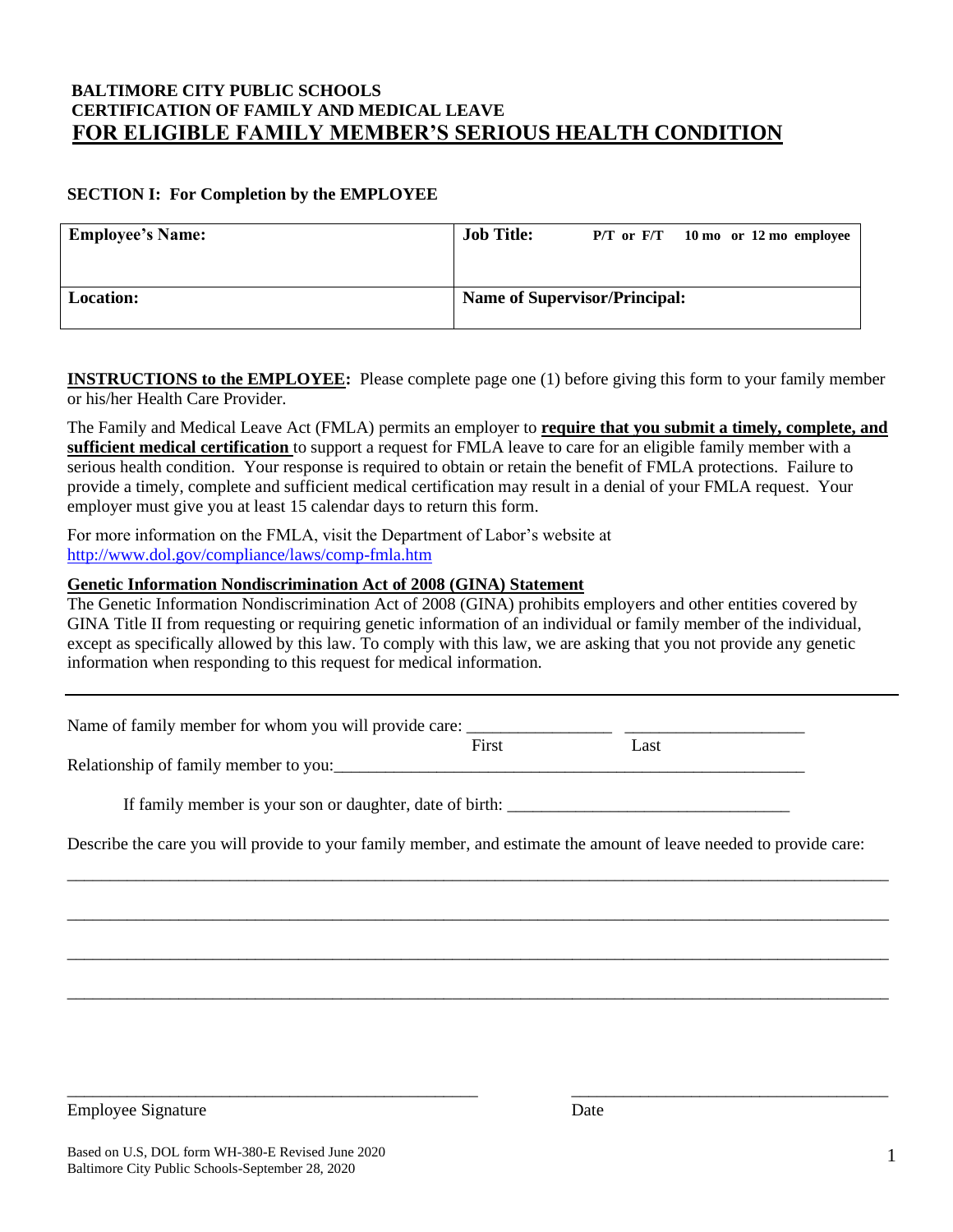# **SECTION II: For Completion by the TREATING HEALTH CARE PROVIDER**

**INSTRUCTIONS to the TREATING HEALTH CARE PROVIDER:** The employee listed on page one has requested leave under the FMLA to care for your patient. **Fully and completely** answer all applicable parts, paying attention to the specific points listed here *(complete and sufficient responses will eliminate having the form returned to you for clarity).* Limit your responses to the condition for which the employee is seeking leave.

**INSTRUCTIONS to the TREATING HEALTH CARE PROVIDER**: Your patient has requested leave under the FMLA. **Fully and completely** answer all applicable parts, paying attention to the specific points listed here *(complete and sufficient responses will eliminate having the form returned to you for clarity).* Limit your responses to the condition for which the employee is seeking leave.

\***Please be sure to sign the last page**.

- Your answers should be your best estimate based upon your medical knowledge, experience, and examination of the patient.
- Be as specific as you can; terms such as "**lifetime**," "**unknown**," or "**indeterminate**" *may not be sufficient to determine FMLA coverage*. **You may be requested to clarify your answer if these terms are used.**

| print)                                                                                                                                                                                              | (please) |
|-----------------------------------------------------------------------------------------------------------------------------------------------------------------------------------------------------|----------|
|                                                                                                                                                                                                     |          |
| <u> 1990 - Jan James James Barnett, amerikan bahasa perang di sebagai perang di sebagai perang di sebagai perang </u>                                                                               |          |
| $\text{Telephone} \underline{\text{(}}$                                                                                                                                                             |          |
| PART A: MEDICAL FACTS                                                                                                                                                                               |          |
| 1. I certify that                                                                                                                                                                                   |          |
|                                                                                                                                                                                                     |          |
| <b>Does</b> have a <i>serious health condition (see definitions described on page 5)<sup>*</sup> and qualifies under the</i><br>category checked below:                                             |          |
| 1) 2) 3) 4) 5)                                                                                                                                                                                      |          |
| <b>Does not</b> have a serious health condition (see definitions described on page 5).* Provide signature on page 4<br>and<br>return form to address listed.                                        |          |
|                                                                                                                                                                                                     |          |
| *Page 5 which describes what is meant by a "serious health condition" under the Family and Medical Leave Act.                                                                                       |          |
| 2.                                                                                                                                                                                                  |          |
|                                                                                                                                                                                                     |          |
|                                                                                                                                                                                                     |          |
|                                                                                                                                                                                                     |          |
| 3. Describe the relevant medical facts, if any, related to the condition which requires the employee to care<br>for the patient (e.g. symptoms, diagnosis, or any regimen of continuing treatment): |          |

\_\_\_\_\_\_\_\_\_\_\_\_\_\_\_\_\_\_\_\_\_\_\_\_\_\_\_\_\_\_\_\_\_\_\_\_\_\_\_\_\_\_\_\_\_\_\_\_\_\_\_\_\_\_\_\_\_\_\_\_\_\_\_\_\_\_\_\_\_\_\_\_\_\_\_\_\_\_\_\_\_\_\_\_\_\_\_\_\_\_\_\_\_\_\_\_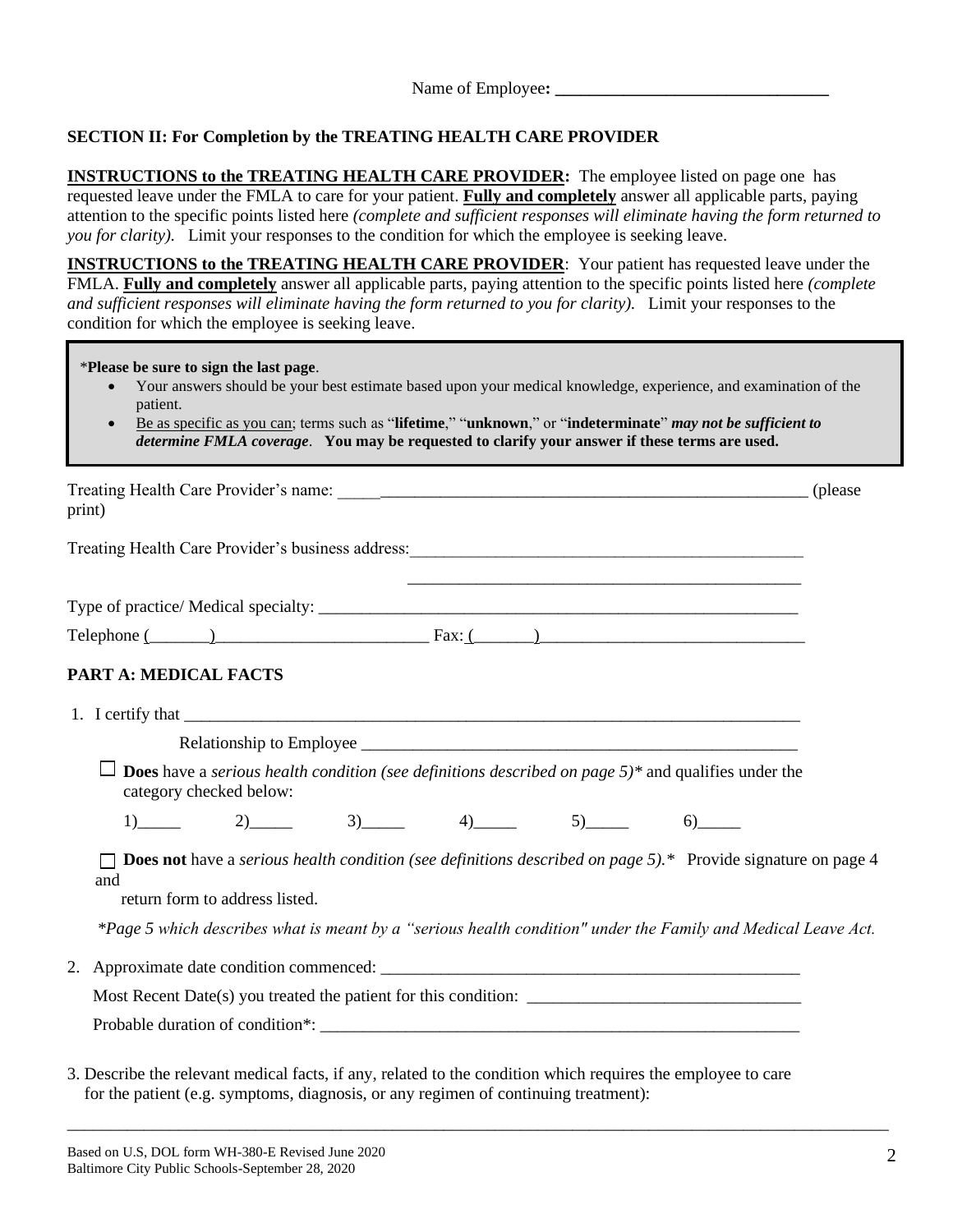Name of Employee \_\_\_\_\_\_\_\_\_\_\_\_\_\_\_\_\_\_\_\_\_\_\_\_\_\_\_\_\_\_\_\_\_\_\_\_\_

\_\_\_\_\_\_\_\_\_\_\_\_\_\_\_\_\_\_\_\_\_\_\_\_\_\_\_\_\_\_\_\_\_\_\_\_\_\_\_\_\_\_\_\_\_\_\_\_\_\_\_\_\_\_\_\_\_\_\_\_\_\_\_\_\_\_\_\_\_\_\_\_\_\_\_\_\_\_\_\_\_\_\_\_\_\_\_\_\_\_\_\_\_\_\_\_ \_\_\_\_\_\_\_\_\_\_\_\_\_\_\_\_\_\_\_\_\_\_\_\_\_\_\_\_\_\_\_\_\_\_\_\_\_\_\_\_\_\_\_\_\_\_\_\_\_\_\_\_\_\_\_\_\_\_\_\_\_\_\_\_\_\_\_\_\_\_\_\_\_\_\_\_\_\_\_\_\_\_\_\_\_\_\_\_\_\_\_\_\_\_\_\_

| <b>PART B: AMOUNT OF CARE NEEDED:</b> When answering these questions, keep in mind that your patient's need for                                                                                                                     |
|-------------------------------------------------------------------------------------------------------------------------------------------------------------------------------------------------------------------------------------|
| care by the employee seeking leave may include assistance with basic medical, hygiene, nutritional, safety or                                                                                                                       |
| transportation needs, or the provision of physical or psychological care.                                                                                                                                                           |
| $\overline{A}$ with $A$ and $A$ and $A$ and $A$ and $A$ and $A$ and $A$ and $A$ and $A$ and $A$ and $A$ and $A$ and $A$ and $A$ and $A$ and $A$ and $A$ and $A$ and $A$ and $A$ and $A$ and $A$ and $A$ and $A$ and $A$ and $A$ and |

4. Will the patient be incapacitated for a single continuous period of time, including any time for treatment and recovery?

 $YES \qquad \qquad \text{NO} \qquad \qquad$ 

**If YES:** Estimated Incapacity Begin Date: \_\_\_\_\_\_\_\_\_\_\_\_\_ Estimated Incapacity End Date: \_\_\_\_\_\_\_\_\_\_

During this time, will the patient need care by the employee? YES \_\_\_\_\_\_\_\_ NO \_\_\_\_\_\_\_ (if NO, go to question #5)

 **If YES**, explain the care needed by the patient which employee will give.

- A. Is employees need to care for your patient continuously, for the duration of the above date range or continuous for a different date range? Please specify.
- B. Is the employees need to care for your patient on an intermittent basis? If so, please fully complete question #6b.

5. Will the patient require follow-up treatments, including any time for recovery?

 $YES$  NO (if NO, go to question #6)

 **If YES**, estimate the treatment schedule, if any, **including the dates of any scheduled appointments** and **the time required for each appointment**, including any recovery period:

\_\_\_\_\_\_\_\_\_\_\_\_\_\_\_\_\_\_\_\_\_\_\_\_\_\_\_\_\_\_\_\_\_\_\_\_\_\_\_\_\_\_\_\_\_\_\_\_\_\_\_\_\_\_\_\_\_\_\_\_\_\_\_\_\_\_\_\_\_\_\_\_\_\_\_\_\_\_\_\_\_\_\_\_\_\_\_\_\_

\_\_\_\_\_\_\_\_\_\_\_\_\_\_\_\_\_\_\_\_\_\_\_\_\_\_\_\_\_\_\_\_\_\_\_\_\_\_\_\_\_\_\_\_\_\_\_\_\_\_\_\_\_\_\_\_\_\_\_\_\_\_\_\_\_\_\_\_\_\_\_\_\_\_\_\_\_\_\_\_\_\_\_\_\_\_\_\_\_

\_\_\_\_\_\_\_\_\_\_\_\_\_\_\_\_\_\_\_\_\_\_\_\_\_\_\_\_\_\_\_\_\_\_\_\_\_\_\_\_\_\_\_\_\_\_\_\_\_\_\_\_\_\_\_\_\_\_\_\_\_\_\_\_\_\_\_\_\_\_\_\_\_\_\_\_\_\_\_\_\_\_\_\_\_\_\_\_\_

\_\_\_\_\_\_\_\_\_\_\_\_\_\_\_\_\_\_\_\_\_\_\_\_\_\_\_\_\_\_\_\_\_\_\_\_\_\_\_\_\_\_\_\_\_\_\_\_\_\_\_\_\_\_\_\_\_\_\_\_\_\_\_\_\_\_\_\_\_\_\_\_\_\_\_\_\_\_\_\_\_\_\_\_\_\_\_\_\_\_\_

 $\overline{\phantom{a}}$  , and the contribution of the contribution of the contribution of the contribution of the contribution of the contribution of the contribution of the contribution of the contribution of the contribution of the

\_\_\_\_\_\_\_\_\_\_\_\_\_\_\_\_\_\_\_\_\_\_\_\_\_\_\_\_\_\_\_\_\_\_\_\_\_\_\_\_\_\_\_\_\_\_\_\_\_\_\_\_\_\_\_\_\_\_\_\_\_\_\_\_\_\_\_\_\_\_\_\_\_\_\_\_\_\_\_\_\_\_\_

\_\_\_\_\_\_\_\_\_\_\_\_\_\_\_\_\_\_\_\_\_\_\_\_\_\_\_\_\_\_\_\_\_\_\_\_\_\_\_\_\_\_\_\_\_\_\_\_\_\_\_\_\_\_\_\_\_\_\_\_\_\_\_\_\_\_\_\_\_\_\_\_\_\_\_\_\_\_\_\_\_\_\_

\_\_\_\_\_\_\_\_\_\_\_\_\_\_\_\_\_\_\_\_\_\_\_\_\_\_\_\_\_\_\_\_\_\_\_\_\_\_\_\_\_\_\_\_\_\_\_\_\_\_\_\_\_\_\_\_\_\_\_\_\_\_\_\_\_\_\_\_\_\_\_\_\_\_\_\_\_\_\_\_\_\_\_

**If YES**, explain the care needed by the patient that the employee will give:

6a. Will the condition periodically prevent the patient from participating in normal daily activities?

YES NO

Based on U.S, DOL form WH-380-E Revised June 2020 Baltimore City Public Schools-September 28, 2020 **If YES**, does the patient need care during these periods of incapacity? YES\_\_\_\_\_\_\_\_\_ NO

\_\_\_\_\_\_\_\_\_\_\_\_\_\_\_\_\_\_\_\_\_\_\_\_\_\_\_\_\_\_\_\_\_\_\_\_\_\_\_\_\_\_\_\_\_\_\_\_\_\_\_\_\_\_\_\_\_\_\_\_\_\_\_\_\_\_\_\_\_\_\_\_\_\_\_\_\_\_\_\_\_\_\_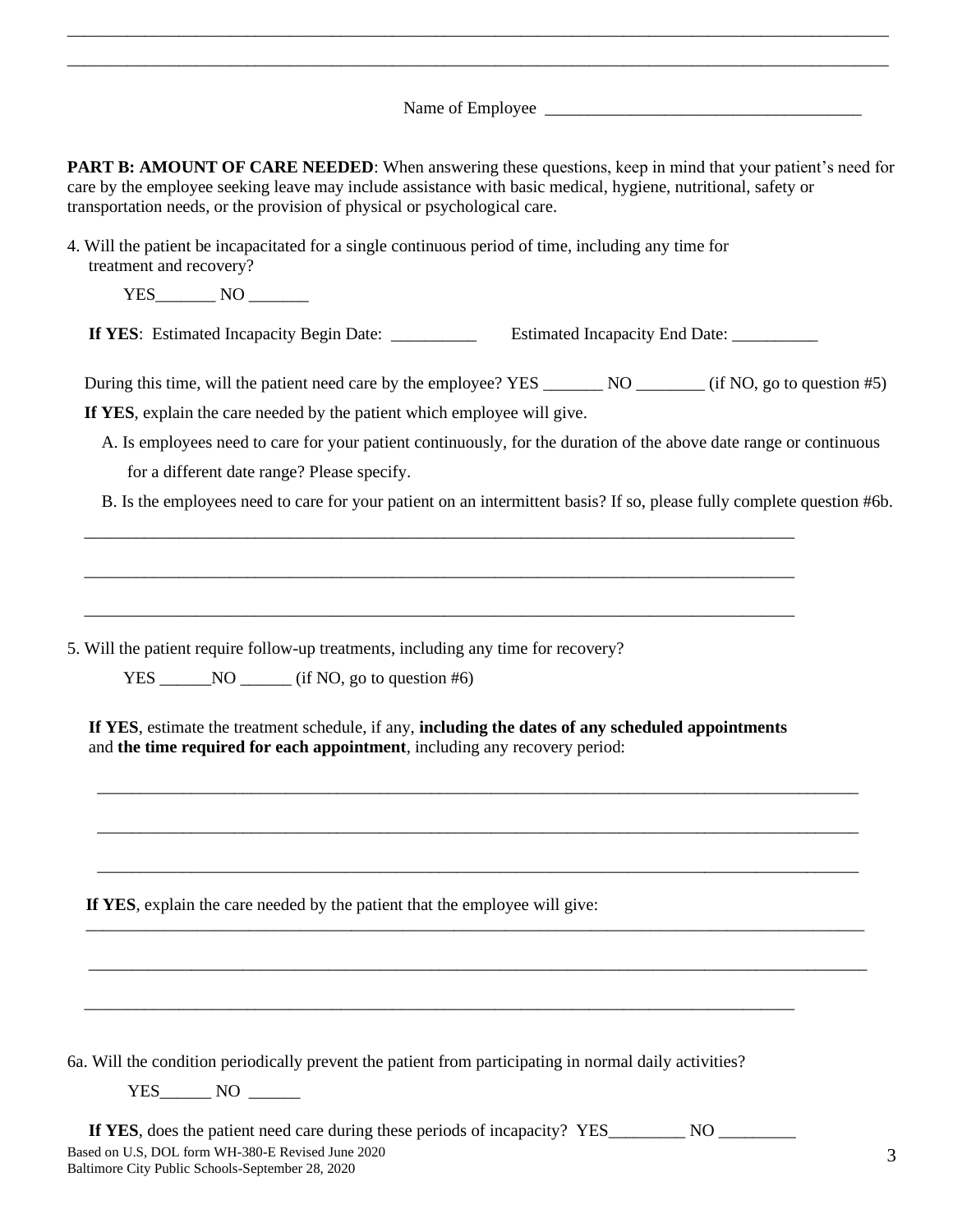|                                   | episode every 3 months lasting 1-2 days)*:                                |                        | 6b. Based upon the patient's medical history and your knowledge of the medical condition, estimate<br>the frequency of the related incapacity that the patient may have over the next 6 months (e.g., 1 |  |
|-----------------------------------|---------------------------------------------------------------------------|------------------------|---------------------------------------------------------------------------------------------------------------------------------------------------------------------------------------------------------|--|
|                                   | patient will be determined based on the information listed below.         |                        | *Please note: The determination of whether intermittent leave is appropriate for the employee caring for your                                                                                           |  |
| Frequency: ________times per week |                                                                           | $\overline{\text{OR}}$ | times per month                                                                                                                                                                                         |  |
|                                   | Duration: __________hours per episode                                     | OR                     | days per episode                                                                                                                                                                                        |  |
|                                   | ADDITIONAL INFORMATION (Please identify question number when responding): |                        |                                                                                                                                                                                                         |  |
|                                   |                                                                           |                        |                                                                                                                                                                                                         |  |
|                                   |                                                                           |                        |                                                                                                                                                                                                         |  |
|                                   |                                                                           |                        |                                                                                                                                                                                                         |  |
|                                   |                                                                           |                        |                                                                                                                                                                                                         |  |
|                                   |                                                                           |                        |                                                                                                                                                                                                         |  |
|                                   |                                                                           |                        |                                                                                                                                                                                                         |  |

**TREATING PHYSICIAN:** Please return a complete, sufficient and timely form to employee as to not delay in the processing of the FMLA request